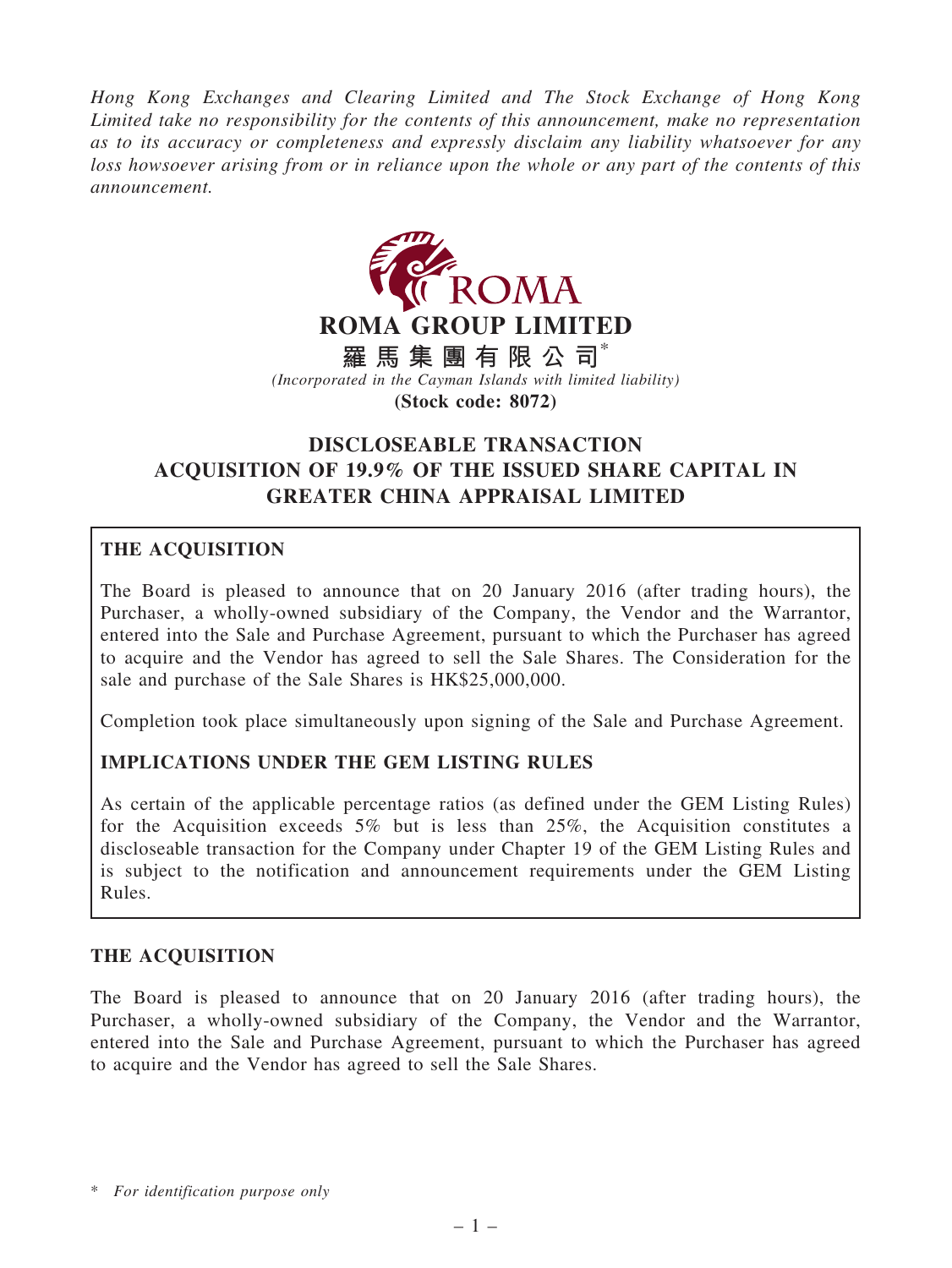The major terms of the Sale and Purchase Agreement are set out below:

## The Sale and Purchase Agreement

Date: 20 January 2016

Parties:

| $(1)$ Purchaser: | Charming Global Group Limited, a wholly-owned subsidiary of the<br>Company; |
|------------------|-----------------------------------------------------------------------------|
| $(2)$ Vendor:    | New Valiant Limited, an Independent Third Party; and                        |

(3) Warrantor: GreaterChina Professional Services Limited, an Independent Third Party

To the best of the Directors' knowledge, information and belief, having made all reasonable enquiries, the Vendor is a wholly-owned subsidiary of the Warrantor, and each of the Vendor, the Warrantor, its ultimate beneficial owners, and their respective associates, is an Independent Third Party.

#### Assets to be acquired

Pursuant to the Sale and Purchase Agreement, the Purchaser has agreed to acquire and the Vendor has agreed to dispose of the Sale Shares, representing 19.9% of the issued share capital in the Target Company.

#### **Consideration**

The Consideration for the sale and purchase of the Sale Shares is HK\$25,000,000, in cash, which was paid by the Purchaser to the Vendor upon Completion by a cheque drawn against a licensed bank in Hong Kong.

The Consideration was funded by the net proceeds from the issuance of 3,183,112,500 rights Shares in December 2014 by the Company.

#### Basis of determining the Consideration

The Consideration was determined through arm's length negotiations between the Purchaser and the Vendor and on a commercial basis with reference to (i) the business prospects of the Target Company; and (ii) the price-to-sales ratio of the companies whose principal activity is similar to that of the Target Company. The Consideration represents an implied price-tosales ratio of approximately 4.0 times. The Board considers that such price-to-sales ratio for the Acquisition is reasonable after considering the price-to-sales ratio of other comparable companies located in Hong Kong of approximately 5.2 times.

In view of the above, the Directors consider that the Sale and Purchase Agreement is on normal commercial terms and the Consideration for the Acquisition is fair and reasonable, and the entering into of the Sale and Purchase Agreement is in the interests of the Company and the Shareholders as a whole.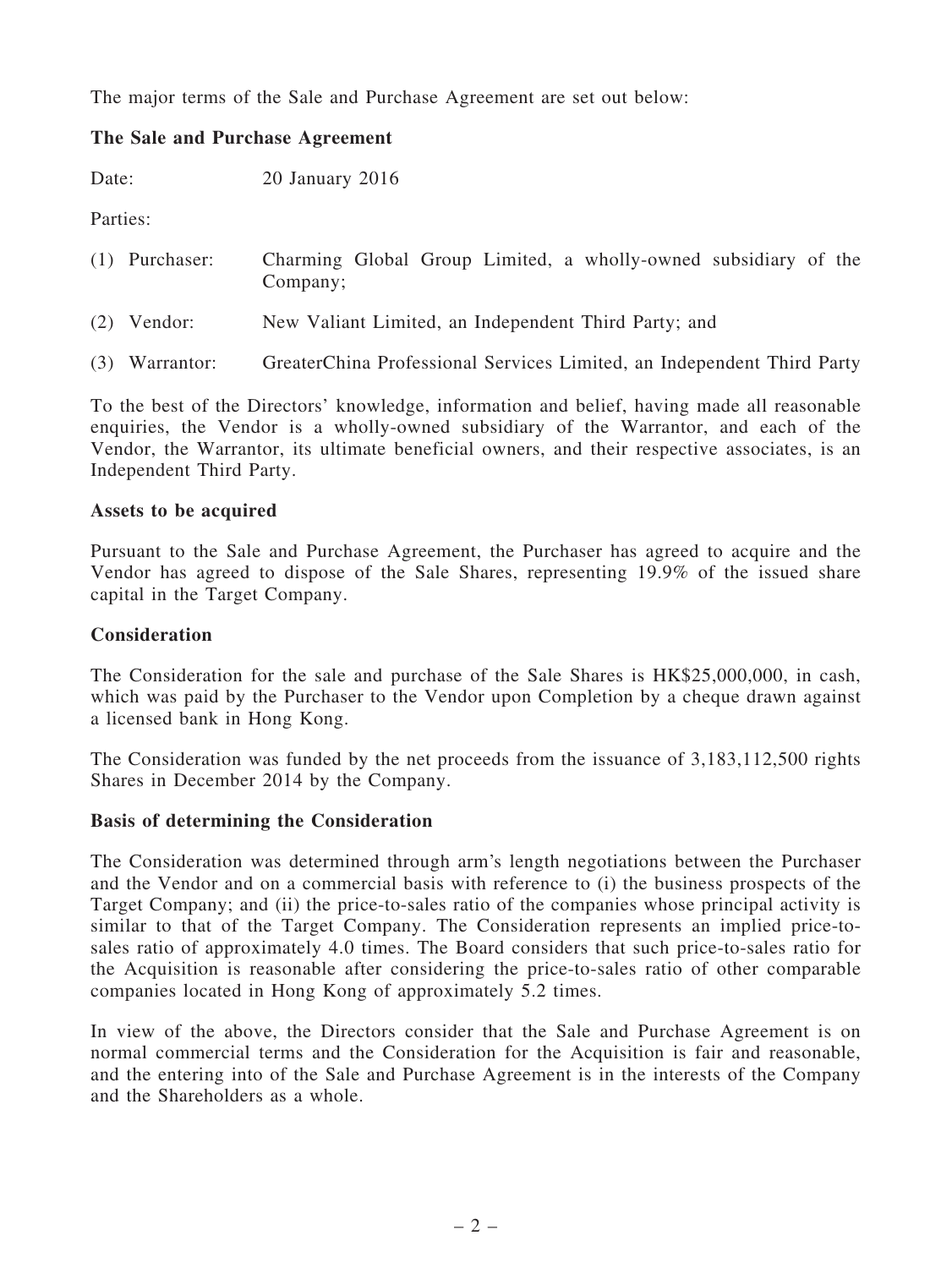## Completion

Completion took place simultaneously upon signing of the Sale and Purchase Agreement.

Upon Completion, the Sale Shares are accounted for as the Group's available-for-sale financial assets.

### Purchaser undertakings

Pursuant to the Sale and Purchase Agreement, the Purchaser undertakes that:

- (i) notwithstanding any provision in the articles of association of the Target Company or the relevant laws in Hong Kong, the Purchaser shall not be entitled to nominate or appoint any director to the board of directors of the Target Company for its being the holder of the Sale Shares; and
- (ii) for so long as the Purchaser remains as the holder of only 19.9% of the issued share capital of the Target Company and the Vendor remains as a shareholder of the Target Company, the Purchaser shall not directly or indirectly interfere the operation and management of the Target Company.

### Right of First Refusal

Pursuant to the Sale and Purchase Agreement, in the event that the Vendor proposes to sell, dispose of the whole or any part of the remaining 80.1% of the issued share capital in the Target Company, the Purchaser shall have a right of first refusal (the ''Right of First Refusal'') to such shares for so long as it remains as the holder of the Sale Shares.

In the event that the Purchaser exercises the Right of First Refusal, the Purchaser and the Vendor shall enter into a formal sale and purchase agreement. If the transaction contemplated under such formal sale and purchase agreement constitutes a notifiable transaction under Chapter 19 of the GEM Listing Rules, the Company will comply with all relevant requirements under the GEM Listing Rules.

#### Non-competition undertaking

Simultaneously upon signing of the Sale and Purchase Agreement, the Covenantors entered into a deed of non-competition, pursuant to which each of the Covenantors irrevocably and unconditionally undertakes to and covenants with the other Covenantors (for itself and for the benefit of the members of their respective groups of companies) that during the period which GreaterChina PSL and the Company are indirect shareholders of the Target Company,

(i) each member of the Group shall not, and shall procure each of its close associates not to, whether on its own account or in conjunction with or on behalf of any person, firm or company and whether directly or indirectly, whether for profit or not, solicit the existing or then existing clients, and employees of the Target Company away from the GreaterChina Group; and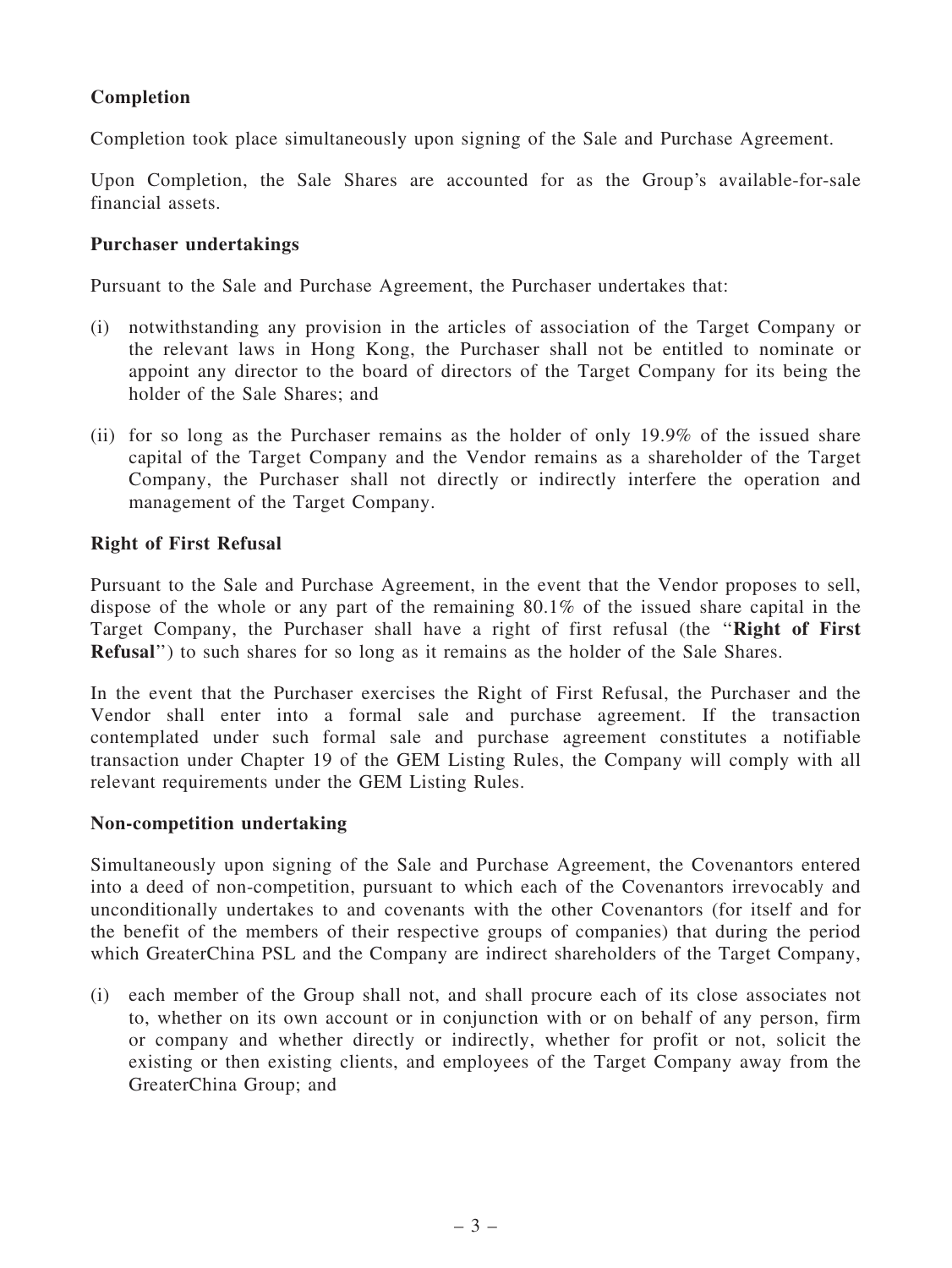(ii) each member of the GreaterChina Group shall not, and shall procure each of its close associates not to, whether on its own account or in conjunction with or on behalf of any person, firm or company and whether directly or indirectly, whether for profit or not, solicit the existing or then existing clients, and employees of Roma Appraisals Limited away from the Group.

Each of the Covenantors further undertakes to and covenants with the other Covenantors that:

- (a) if any member of the Group or the GreaterChina Group (as the case may be) and/or any of its close associates is offered or becomes aware of any project or new business opportunity that relates to the Restricted Business (''New Business Opportunity''), whether directly or indirectly, the New Business Opportunity shall be taken up by the relevant party and/or any of its close associates on a first-come-first-serve basis; and
- (b) should any conflict arose pursuant to sub-clause (a) above, the Covenantors shall conduct further negotiations in good faith to resolve as to whom the New Business Opportunity should be taken up by.

### INFORMATION ON THE TARGET COMPANY

The Target Company was a company incorporated in Hong Kong with limited liability, and is principally engaged in the provision of assets appraisal services.

Set out below is a summary of the financial information of the Target Company as extracted from its audited financial statements for the two financial years ended 31 March 2014 and 2015 and its unaudited management accounts for the six months ended 30 September 2015:

|                                   | For the year<br>ended<br>31 March | For the year<br>ended<br>31 March | For the six<br>months ended<br>30 September |
|-----------------------------------|-----------------------------------|-----------------------------------|---------------------------------------------|
|                                   | 2014                              | 2015                              | 2015                                        |
|                                   | HK\$'000                          | <b>HK\$'000</b>                   | HK\$'000                                    |
| Revenue                           | 40,461                            | 36,467                            | 14,998                                      |
| Net profit (loss) before taxation | 8,285                             | 6,212                             | (473)                                       |
| Net profit (loss) after taxation  | 6,918                             | 5,229                             | (473)                                       |

The unaudited net assets value of the Target Company as at 30 September 2015 was approximately HK\$18,256,000.

#### INFORMATION OF THE VENDOR

The Vendor is a company incorporated in the British Virgin Islands with limited liability and is principally engaged in investment holding. The Vendor is a wholly-owned subsidiary of GreaterChina PSL, a company incorporated in the Cayman Islands with limited liability, the issued shares of which are listed on GEM (stock code: 8193). The GreaterChina Group is principally engaged in the provision of (i) asset appraisal and asset advisory services; (ii) corporate services and consultancy services; (iii) media advertising services; and (iv) financial services.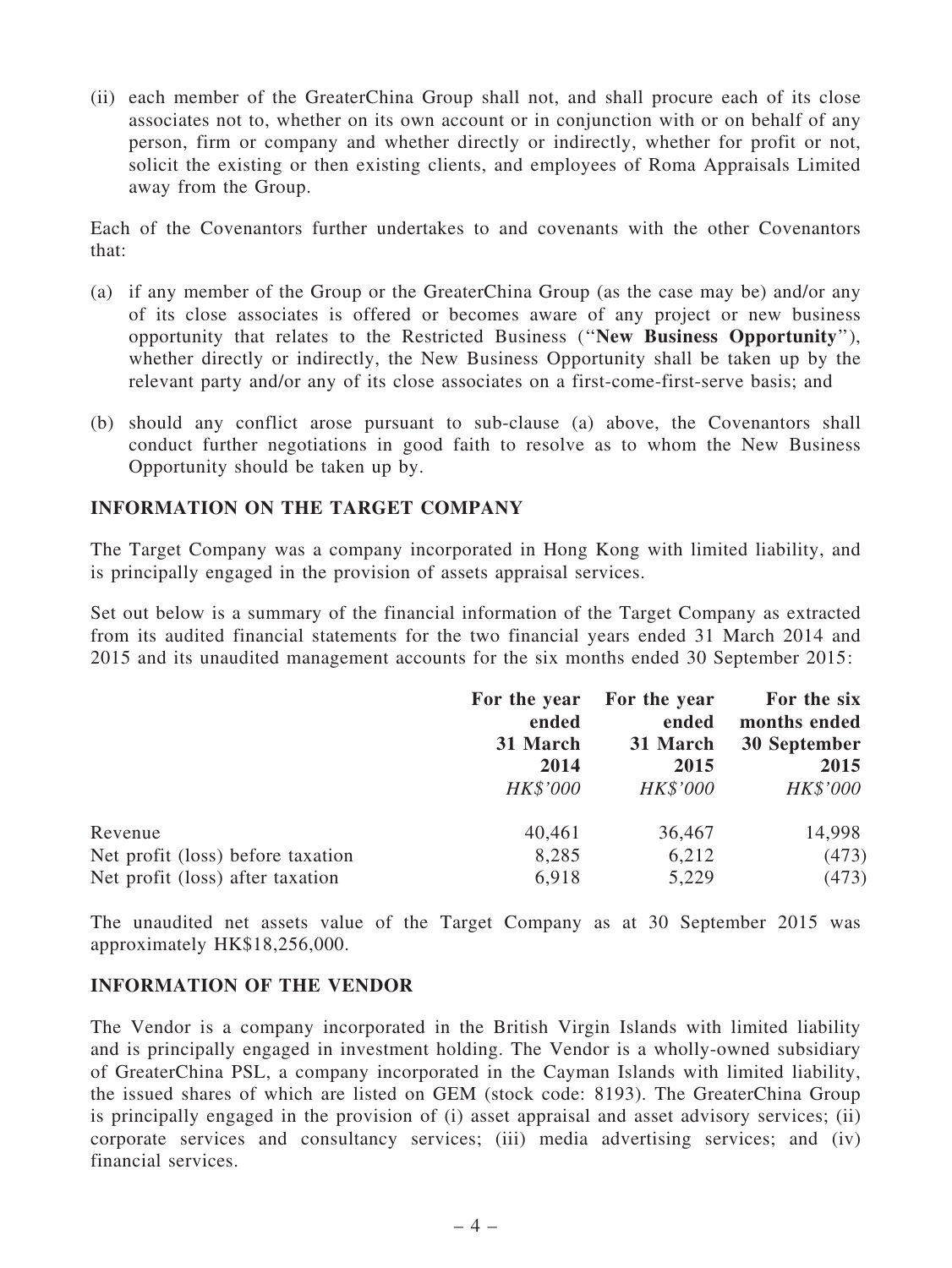Save for the Acquisition and the transactions contemplated thereunder, the Vendor and its ultimate beneficial owners, are Independent Third Parties.

## INFORMATION ABOUT THE COMPANY AND THE GROUP

The principal activity of the Company is investment holding. The major activities of the Group are currently provision of valuation and advisory services and financing services in Hong Kong.

### REASONS FOR AND BENEFITS OF THE ACQUISITION

As disclosed in the Company's circular dated 6 November 2014 in relation to, among others, the proposed issue of Shares by way of rights, the Group intends to expand its existing valuation and technical advisory services through acquisitions, business collaboration and/or partnership arrangements if and when suitable business opportunities arise.

The Target Company, with the support from GreaterChina PSL, being a listed company on GEM, has built a strong network of customers and good reputation in the valuation industry in Hong Kong. Having considered that the Target Company has knowledgeable and experienced team of staff for asset appraisal services and also its developed market in the valuation industry in Hong Kong, the Directors consider that the Target Company would be a suitable strategic partner to the Group's valuation and advisory business. Besides, upon Completion, the Group has the Right of First Refusal, which allows the Group to have an opportunity to further benefit from other forms of investment in the Target Company, if and when circumstances are appropriate.

The Directors are therefore of the view that the terms of the Acquisition are fair and reasonable and is in the interests of the Company and the Shareholders as a whole.

## IMPLICATIONS UNDER THE GEM LISTING RULES

As certain of the applicable percentage ratios (as defined under the GEM Listing Rules) for the Acquisition exceeds 5% but is less than 25%, the Acquisition constitutes a discloseable transaction for the Company under Chapter 19 of the GEM Listing Rules and is subject to the notification and announcement requirements under the GEM Listing Rules.

#### **DEFINITIONS**

In this announcement, the following expressions shall, unless the context requires otherwise, have the following meanings:

| "Acquisition"     | the sale and purchase of the Sale Shares, pursuant to the<br>Sale and Purchase Agreement                               |
|-------------------|------------------------------------------------------------------------------------------------------------------------|
| "Board"           | the board of Directors                                                                                                 |
| "close associate" | has the meaning ascribed thereto under the GEM Listing<br>Rules, and "close associates" shall be construed accordingly |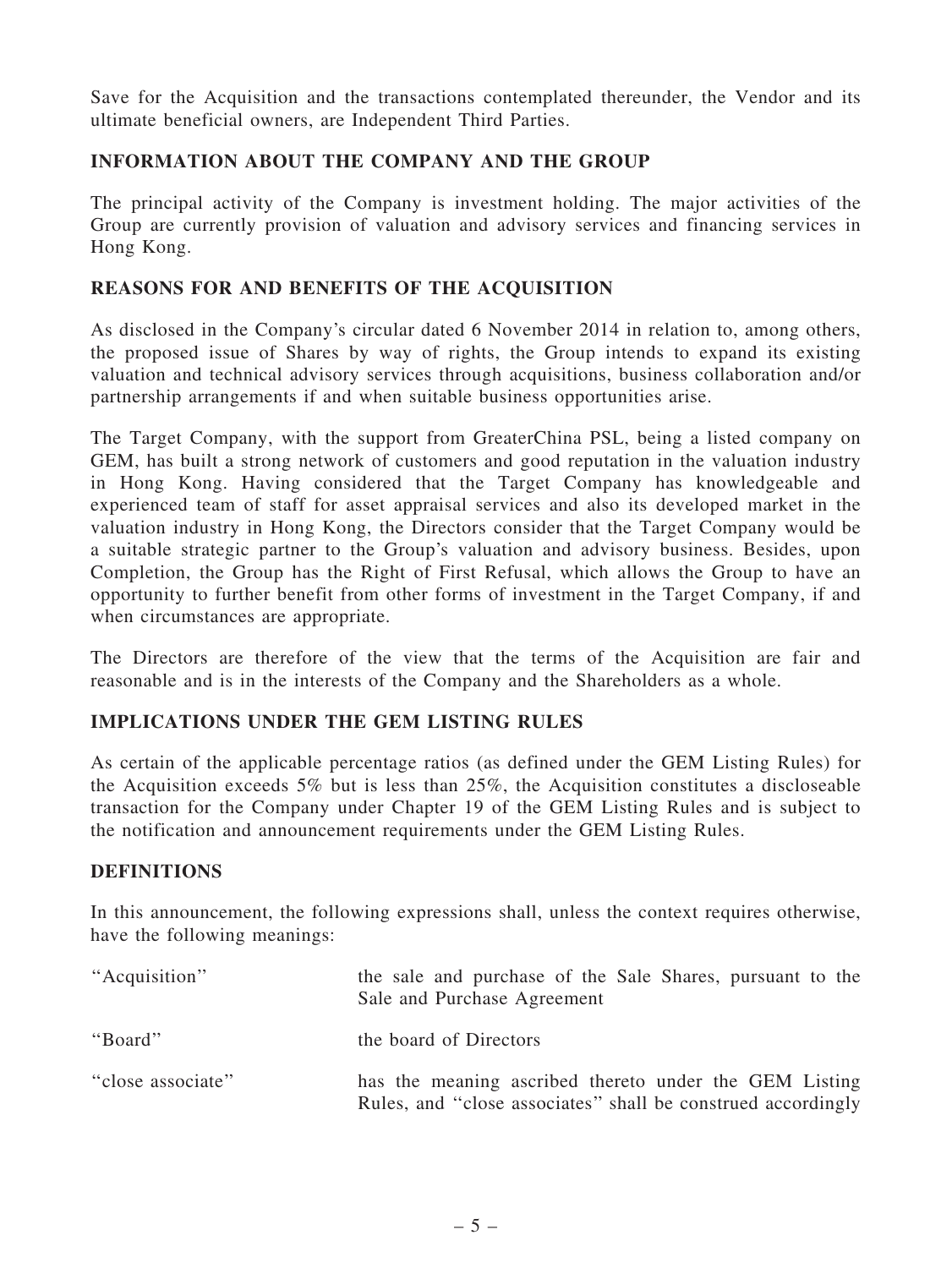| "Company"                             | Roma Group Limited, a company incorporated in the<br>Cayman Islands with limited liability, the issued shares of<br>which are listed on GEM (stock code: 8072)                                                                                                                                                                                             |
|---------------------------------------|------------------------------------------------------------------------------------------------------------------------------------------------------------------------------------------------------------------------------------------------------------------------------------------------------------------------------------------------------------|
| "Completion"                          | completion of the sale and purchase of the Sale Shares in<br>accordance with the terms and conditions of the Sale and<br>Purchase Agreement                                                                                                                                                                                                                |
| "connected person"                    | has the meaning ascribed thereto under the GEM Listing<br>Rules, and "connected persons" shall be construed<br>accordingly                                                                                                                                                                                                                                 |
| "Consideration"                       | HK\$25,000,000, being the consideration payable for the<br>Sale Shares                                                                                                                                                                                                                                                                                     |
| "Covenantors"                         | collectively, Roma Appraisals Limited, GreaterChina PSL,<br>the Target Company and the Company                                                                                                                                                                                                                                                             |
| "Director(s)"                         | the director(s) of the Company                                                                                                                                                                                                                                                                                                                             |
| "GEM"                                 | the Growth Enterprise Market of the Stock Exchange                                                                                                                                                                                                                                                                                                         |
| "GEM Listing Rules"                   | the Rules Governing the Listing of Securities on GEM                                                                                                                                                                                                                                                                                                       |
| "GreaterChina Group"                  | GreaterChina PSL and its subsidiaries                                                                                                                                                                                                                                                                                                                      |
| "GreaterChina PSL" or<br>"Warrantor"  | GreaterChina Professional Services Limited, a company<br>incorporated in the Cayman Islands with limited liability,<br>the issued shares of which are listed on GEM (stock code:<br>8193)                                                                                                                                                                  |
| "Group"                               | the Company and its subsidiaries                                                                                                                                                                                                                                                                                                                           |
| "Hong Kong"                           | the Hong Kong Special Administrative Region of the<br>People's Republic of China                                                                                                                                                                                                                                                                           |
| "Independent Third<br>Party $(ies)$ " | any person or company and their respective ultimate<br>beneficial owner(s), to the best of the Directors' knowledge,<br>information and belief having made all reasonable enquiries,<br>are not connected persons of the Company and are third<br>parties independent of the Company and its connected<br>persons in accordance with the GEM Listing Rules |
| "Purchaser"                           | Charming Global Group Limited, a company incorporated in<br>the British Virgin Islands with limited liability and a<br>wholly-owned subsidiary of the Company                                                                                                                                                                                              |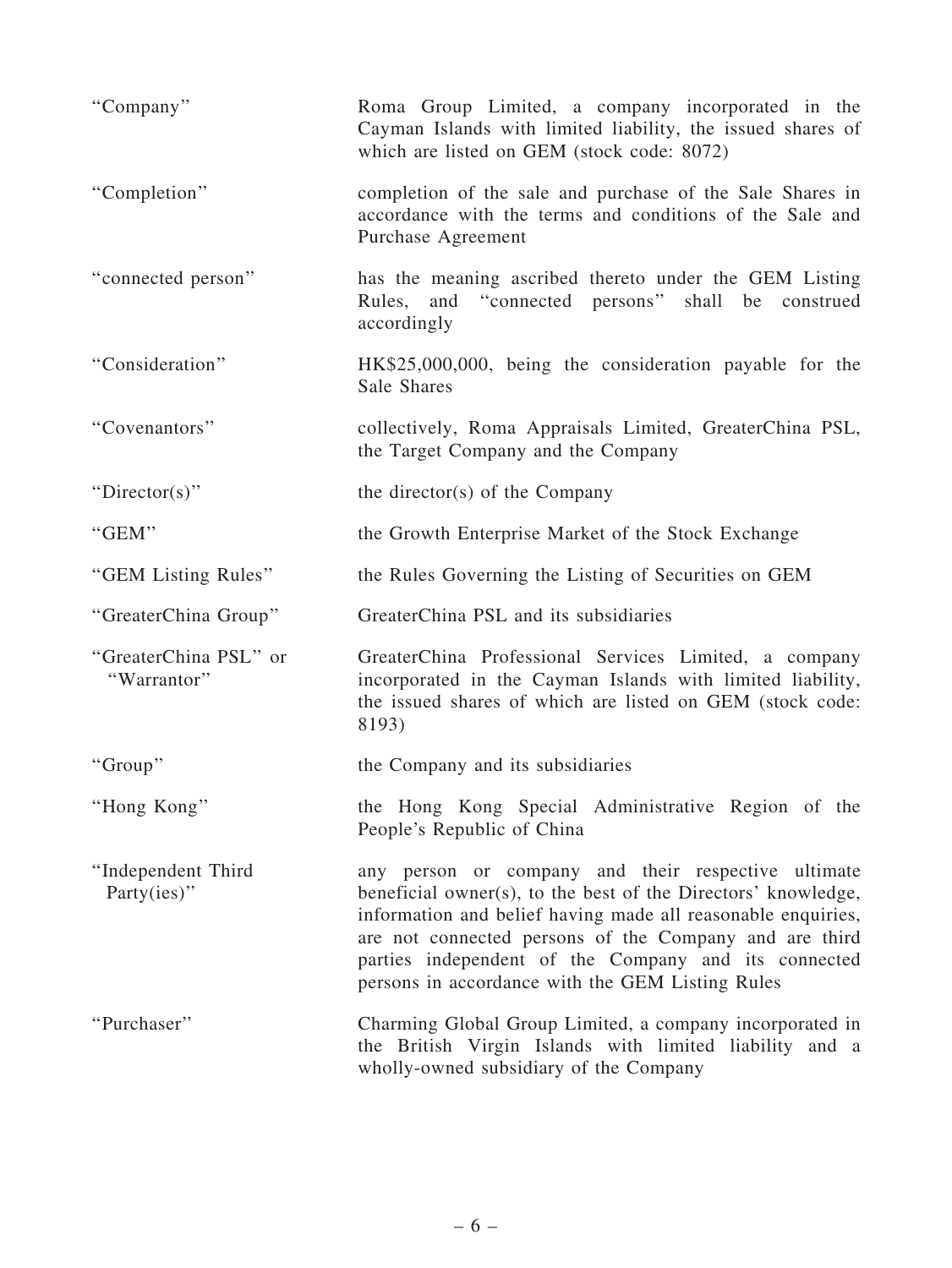| "Restricted Business"            | any business which competes or is likely to compete<br>directly or indirectly with the business currently and from<br>time to time engaged by the Target Company, including the<br>provision of assets appraisal services |
|----------------------------------|---------------------------------------------------------------------------------------------------------------------------------------------------------------------------------------------------------------------------|
| "Sale and Purchase<br>Agreement" | the sale and purchase agreement dated 20 January 2016 and<br>entered into between the Purchaser and the Vendor, in<br>relation to the Acquisition, as amended from time to time                                           |
| "Sale Shares"                    | 318,400 shares, representing 19.9% of the issued share<br>capital in the Target Company                                                                                                                                   |
| "Share(s)"                       | ordinary share(s) of $HK$0.016$ each in the share capital of<br>the Company                                                                                                                                               |
| "Shareholder(s)"                 | $holder(s)$ of the issued $Share(s)$                                                                                                                                                                                      |
| "Stock Exchange"                 | The Stock Exchange of Hong Kong Limited                                                                                                                                                                                   |
| "Target Company"                 | Greater China Appraisal Limited, a company incorporated in<br>Hong Kong with limited liability and a wholly-owned<br>subsidiary of the Vendor                                                                             |
| "Vendor"                         | New Valiant Limited, a company incorporated in the British<br>Virgin Islands with limited liability and a wholly-owned<br>subsidiary of GreaterChina PSL                                                                  |
| "HK\$"                           | Hong Kong dollars, the lawful currency of Hong Kong                                                                                                                                                                       |
| $\lq\lq q_0$ "                   | per cent.                                                                                                                                                                                                                 |
|                                  | By order of the Board<br><b>Roma Group Limited</b><br>Yue Kwai Wa Ken                                                                                                                                                     |

Executive Director and Company Secretary

Hong Kong, 20 January 2016

As at the date of this announcement, the executive Directors are Mr. Luk, Kee Yan Kelvin and Mr. Yue, Kwai Wa Ken, and the independent non-executive Directors are Mr. Chan, Ka Kit, Mr. Ko, Wai Lun Warren and Mr. Lou, Ming.

This announcement, for which the Directors collectively and individually accept full responsibility, includes particulars given in compliance with the GEM Listing Rules for the purpose of giving information with regard to the Company. The Directors, having made all reasonable enquiries, confirm that to the best of their knowledge and belief, the information contained in this announcement is accurate and complete in all material respects and not misleading or deceptive, and there are no other matters the omission of which would make any statement herein or this announcement misleading.